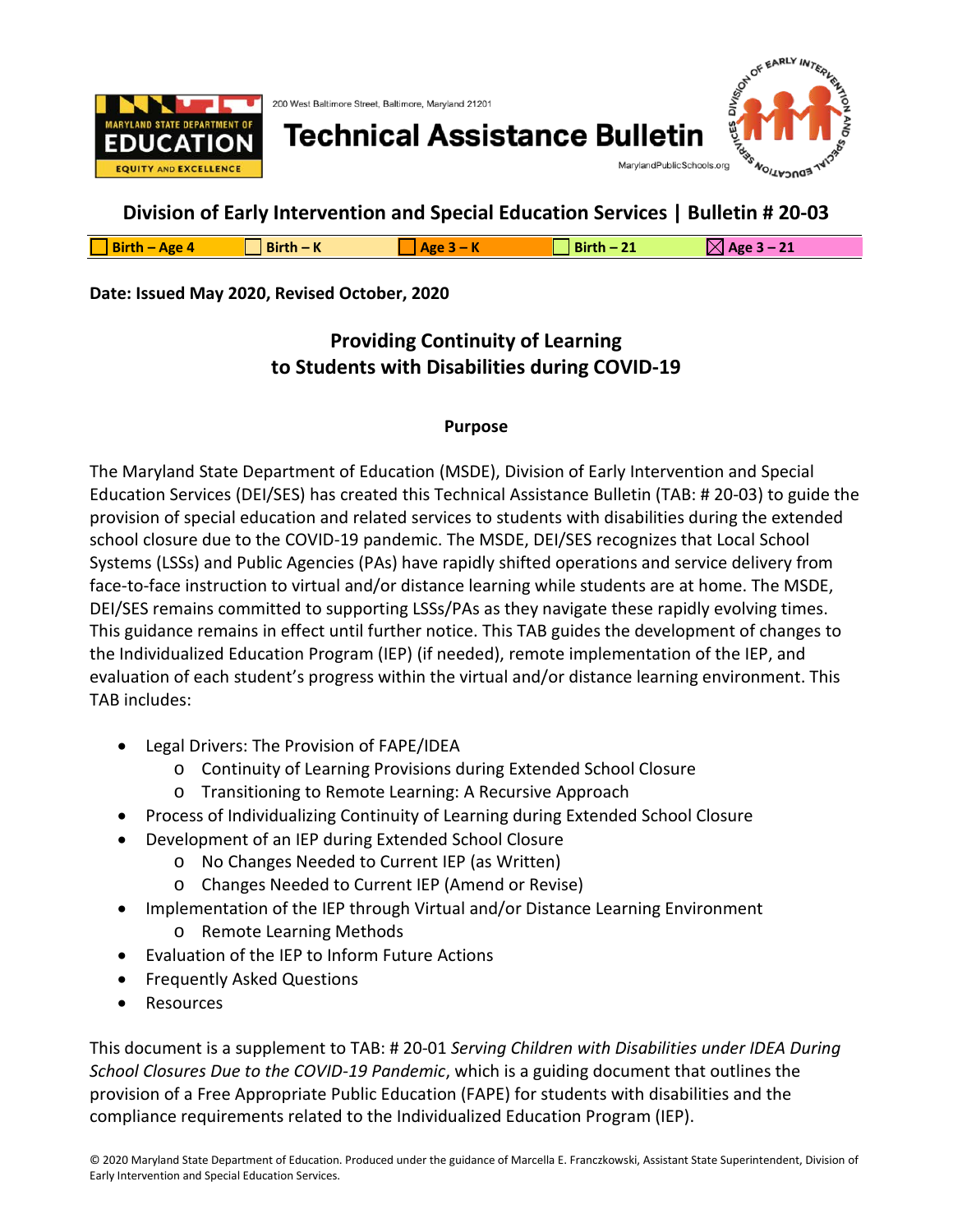### **Legal Drivers: The Provision of FAPE/IDEA**

While the COVID-19 pandemic has resulted in the closing of school buildings, the right to a Free Appropriate Public Education (FAPE), and the obligation of the LSS/PA to provide FAPE to all students, including students with disabilities, remains unchanged.<sup>1</sup> FAPE must be provided in alignment with the IEP of the student (20 U.S.C.A. § 1401(9)(D)). The IEP must be "reasonably calculated to enable the student to make progress appropriate in light of the student's circumstances" (*See Endrew F. ex rel. Joseph F. v. Douglas County Sch. Dist. RE-1*, 137 S. Ct. 988, 999 (2017)). Therefore, as LSSs/PAs provide special education and related services through virtual and/or distance learning methods to the general student population, each LSS/PA must also ensure that a student with a disability is provided FAPE consistent with their IEP; this is the provision of special education and related services through the delivery of specially designed instruction (SDI), to the greatest extent possible. The Individuals with Disabilities in Education Act (IDEA) defines SDI as adapting the content, methodology, or delivery of instruction to address the student's unique needs that result from the student's disability and ensure access to the general education curriculum so that the student can meet the educational standards that apply to all students (34 CFR § 300.39).

While there is no flexibility in the obligation to provide FAPE, at this time, *LSSs/PAs do have flexibility in the methods employed to implement the IEP*. Given the health and safety concerns present in the current pandemic, the way some services are provided may need to be delivered remotely, telephonically, or by other distance learning methods.

### **Continuity of Learning Provisions during Extended School Closure**

Under the direction of Maryland's State Superintendent of Schools, each LSS/PA is required to develop a system-wide *Continuity of Learning Plan* to address the continued education of students during this period of extended school closure. Each plan must include:

- an overall description of how the school system will deliver continuity of learning;
- the distance learning platform;
- available technology;

 $\overline{a}$ 

- how the system will provide instruction to students without access to technology or the internet;
- descriptions of the roles of administrators, teachers, staff, students, and parents;
- plans of accountability on monitoring and grading students;
- *plans to meet the needs of students with special education needs*;
- a sample teacher and student day;
- an Equity Plan, *including special education*, English language learners, academic needs, homeless students, and gifted students;
- professional development plans for staff; and
- resources for students, parents, staff.

 $1$  As of publication of this bulletin, all legal obligations under IDEA remain in place. Waiver of IDEA obligations can only be enacted by an act of Congress.

<sup>© 2020</sup> Maryland State Department of Education. Produced under the guidance of Marcella E. Franczkowski, Assistant State Superintendent, Division of Early Intervention and Special Education Services.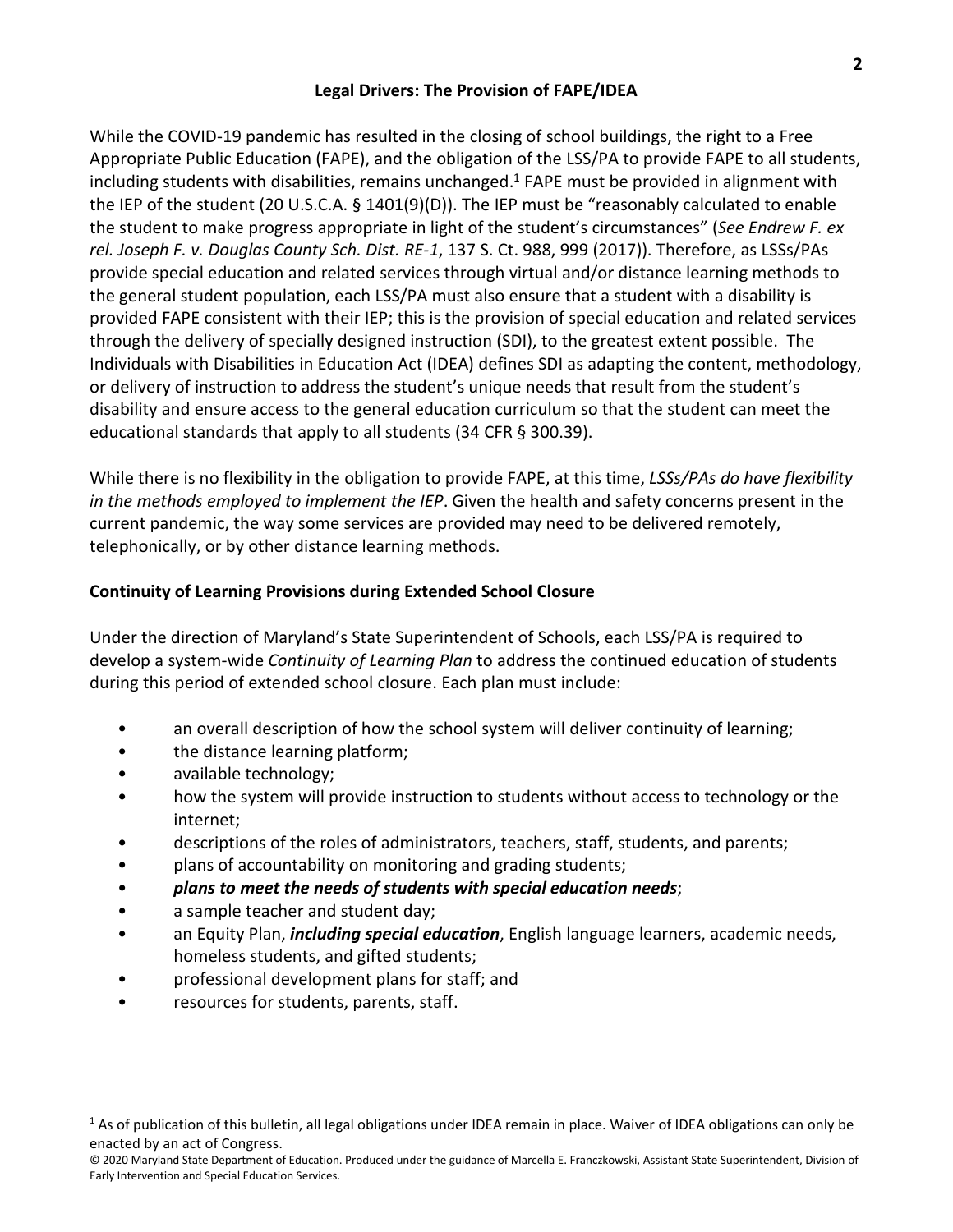As indicated, each LSS/PA is required to plan and address the needs of students requiring special education needs. The MSDE, DEI/SES, has created a flowchart (Figure 1) to guide LSSs/PAs in planning and providing special education services, to the greatest extent possible, during this unprecedented time.



*Figure 1. Continuity of Learning Provisions for Students with Disabilities during Extended School Closures due to the COVID-19 Pandemic.* (See Appendix A).

The *Continuity of Learning Provisions for Students with Disabilities during Extended School Closure due to the COVID-19 Pandemic* flowchart is designed to support LSSs/PAs decision-making for individual students receiving special education delivered in a virtual and/or distance learning environment as a part of their local *Continuity of Learning Plan.* To support individualized continuity of learning for students with disabilities, schools have **three** options for documenting the services to be provided during the extended school closure:

- (1) implement the IEP as written through virtual instruction,
- (2) amend the IEP with parent agreement (outside of the IEP Team meeting) to supplement student's current IEP, or
- (3) revise the IEP if the parent is not in agreement to the amended IEP (through the IEP Team meeting process).

*Remember, as LSSs/PAs make individual determinations for each student with disabilities receiving special education services through an IEP, they must provide a FAPE consistent with the need to*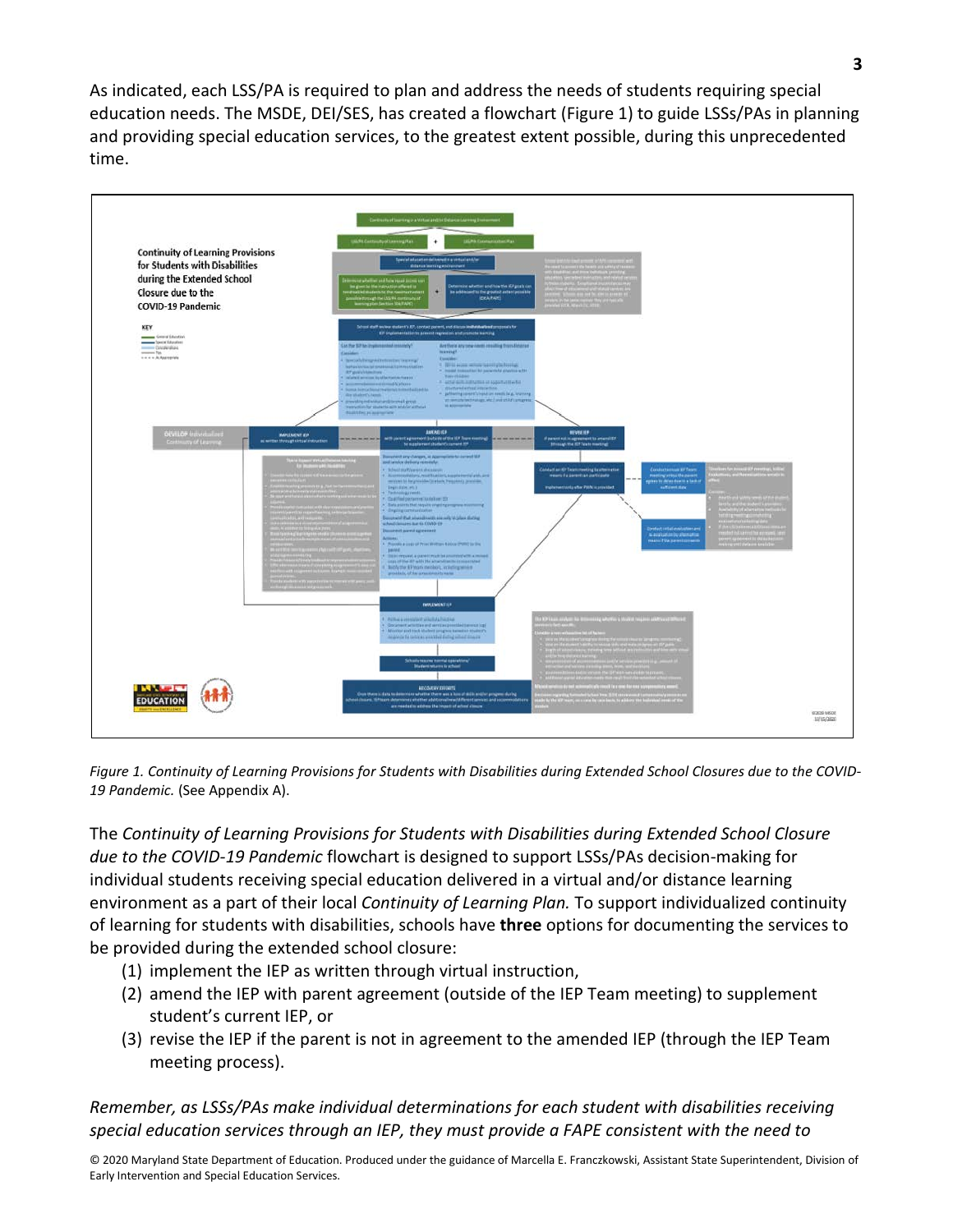*protect the health and safety of students with disabilities and those individuals providing education, specialized instruction, and related services to these students. Exceptional circumstances may affect how all educational and related services are provided. Schools may not be able to provide all services in the same manner they are typically provided* [\(US Department of Education,](https://www2.ed.gov/about/offices/list/ocr/frontpage/faq/rr/policyguidance/Supple%20Fact%20Sheet%203.21.20%20FINAL.pdf) March 21, 2020).

As each LSS/PA implement their local *Continuity of Learning Plan*, school staff collaborate with the family to determine how the general education instruction offered to all students can be adapted for the student with an IEP, and how special education and related services can be provided consistent with each student's IEP. This requires reviewing the components of the student's current IEP to identify the services that can be delivered in the virtual and/or distance learning environment and redesigning services, modifications and/or accommodations, as needed, to continue providing FAPE to the student with a disability. Through this collaborative process, educators identify/develop strategies to provide instruction so that the student can **make progress** on their IEP goals and the general education curriculum grade-level standards and to **prevent regression** in learning, to the greatest extent possible, during this unprecedented time.

If school staff believe that the IEP needs to be temporarily amended, prior written notice should be provided and if the parent agrees, the amendment(s) will be documented and sent to the family and all service providers. If the parent does not agree with the proposed amendments, then the IEP team meets remotely to revise the IEP. If the parent cannot participate in this IEP meeting, then the IEP team must implement those services currently on the IEP that can be reasonably provided virtually, in a manner that does not change the student's program or placement. Once regular school operations resume, the IEP team will determine whether and to what extent a student has made progress and has gained or lost skills during the extended school closure to design their next steps. Transitioning from a face-to-face instructional model in school to a virtual and/or distance learning model in the home involves a recursive cycle of development, implementation, and evaluation.

### **Transitioning to Remote Learning: A Recursive Approach**

To operationalize the transition, Figure 2 highlights the components of the IEP considered within the context of the virtual and/or distance learning environment. The process of development, implementation, and evaluation is cyclical. Once the plan is developed, it is implemented; data is collected to evaluate and inform educators, related service providers, and parents, and the team uses information about the effectiveness of the IEP to make revisions and develop new goals or revised services. Using the new data obtained in the virtual and/or distance learning environment, the team will revisit the IEP and begin the cycle again.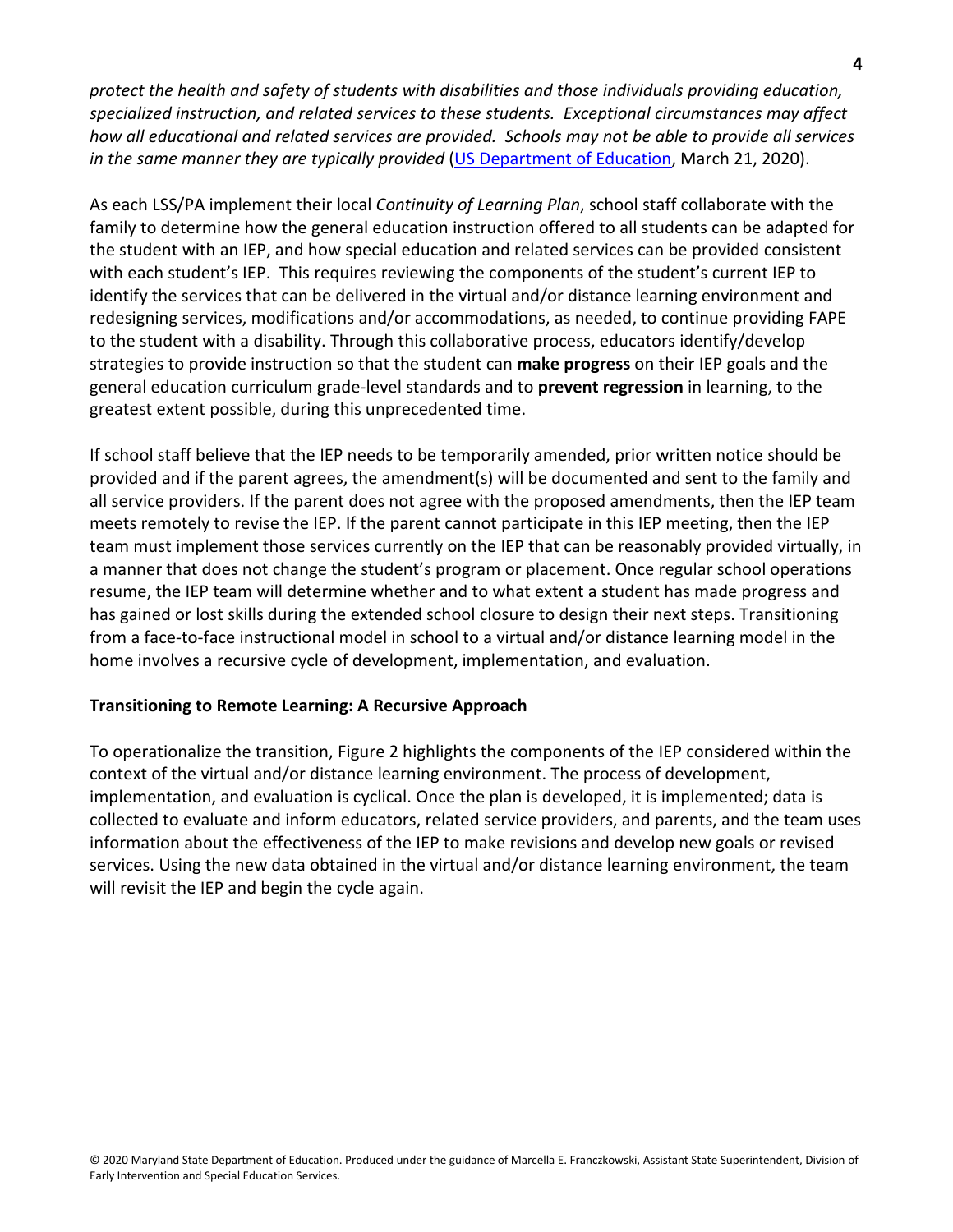

*Figure 2.* The recursive cycle of development, implementation, and evaluation of a student's Individualized Education Program (IEP).

### **Development of an IEP during Extended School Closure**

Special education and related service providers, in collaboration with parent(s), review the components of the approved IEP to identify the services that can be delivered in the virtual or distance learning environment and redesign the goals and/or services, as needed, to continue providing FAPE to the student with a disability.

### **No Changes Needed to Current IEP (as Written)**

After careful consideration of the student's IEP within the context of a virtual and/or distance learning environment, the LSS/PA determines if any changes are necessary to the IEP. Some students' IEPs will be able to be implemented as written, as changing the delivery mode from face-to-face instruction to virtual instruction does not necessarily require a change to the IEP. For example, some students with disabilities may be able to access their class program as the special educator adapts materials that may be posted online for student work or online peer collaboration on assignments. The accommodations on the IEP, such as extended time or frequent breaks, may be easily implemented at home, while related services may be provided through video conferencing or telephonically. For these students, the LSS/PA continues to implement their IEP as written.<sup>2</sup>

### **Changes Needed to Current IEP (Amend or Revise)**

 $\overline{a}$ 

For many students, the extended school closure and shift to remote learning will necessitate a change to the IEP. This may be due to constraints of the home, the content of instruction available, the method of providing instruction, or the ability to deliver specially designed instruction (SDI) remotely. For example, some students may require in-person tutorials online rather than

 $2$  Even if a student's IEP can be implemented as written, the LSS or PA should continue to communicate with the parent to ensure there are no new or different needs arising from the change in educational environment that could necessitate a change.

<sup>© 2020</sup> Maryland State Department of Education. Produced under the guidance of Marcella E. Franczkowski, Assistant State Superintendent, Division of Early Intervention and Special Education Services.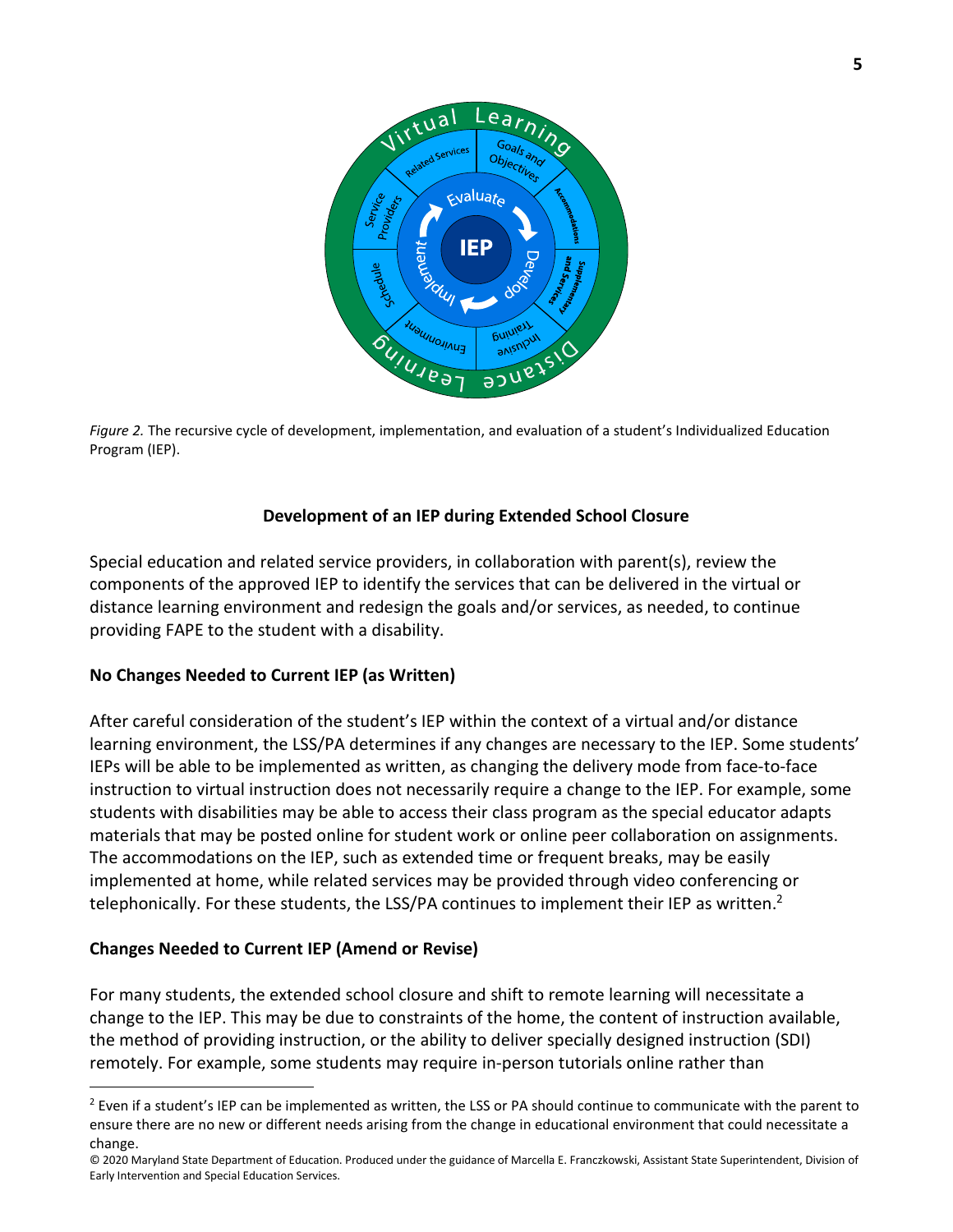participation in large or small group online instruction to access the curriculum. Some goals or objectives may not be possible to address in the home. Some goals may require physical supports or peer engagement that cannot be facilitated. If these or other limitations to IEP implementation are found, the team may recommend changes to the IEP.

Changes to the IEP may be documented in one of two ways:

- *Parent agreement to the amendment of the IEP*. School staff can propose changes to the IEP outside of the formal IEP team process. If the parent agrees, this will be documented through prior written notice and as an IEP amendment. The IEP amendment must be provided to the parent and staff responsible for implementing the plan and uploaded to the Maryland Online IEP or LSS IEP platform.
- *Revision of the IEP through an IEP Team meeting*. The IEP may be revised during an IEP team meeting. If the parent does not agree to an amendment of the IEP, then the LSS or PA will need to hold an IEP meeting to discuss necessary changes. The revised IEP can only be implemented after the parent has received prior written notice (PWN).<sup>3</sup>
	- $\circ$  If the parent is unable to participate in the IEP Team meeting, then no meeting shall be held; and only those services currently on the IEP that can be reasonably provided virtually, in a manner that does not change the program or placement, may be provided.

Some questions that the school staff (e.g., teacher or other service providers) can ask in conversation with the family to guide the decision about amendments to the IEP include.

# *Learning Environment and Schedule*

 $\overline{a}$ 

- What is the student's daily schedule at home?
- How will the general education and special education classes be conducted?
- Can the student participate in the online or virtual education classes offered by their general and special education teachers?
- Does the general/special education teacher(s) and/or service provider(s) have online office hours assigned for students?
- Can the student with an IEP access the general education class, teacher office hours, or other platforms used by the general education teacher?
- If whole group and small group instruction are offered through the general education *Continuity of Learning Plan*, will the student with an IEP be able to participate in those grouping arrangements as specified on the IEP?
- Will the student need additional 1:1, specially designed instruction to make progress on the IEP goals and grade-level curriculum?
- How long and how often is instruction needed for the student to continue to make progress on IEP goals and the general education curriculum?
- How much time does the student need for learning and practicing new skills?
- How long can the student sustain attention in the new learning platform?

 $3$  Each time the school proposes changes to the IEP, parents must receive prior written notice that includes a description of the action proposed, an explanation of why the school proposes the action, a description of the basis for the decision, a statement regarding procedural safeguards, sources for obtaining assistance, a description of other options considered, and a description of any other relevant factors.

<sup>© 2020</sup> Maryland State Department of Education. Produced under the guidance of Marcella E. Franczkowski, Assistant State Superintendent, Division of Early Intervention and Special Education Services.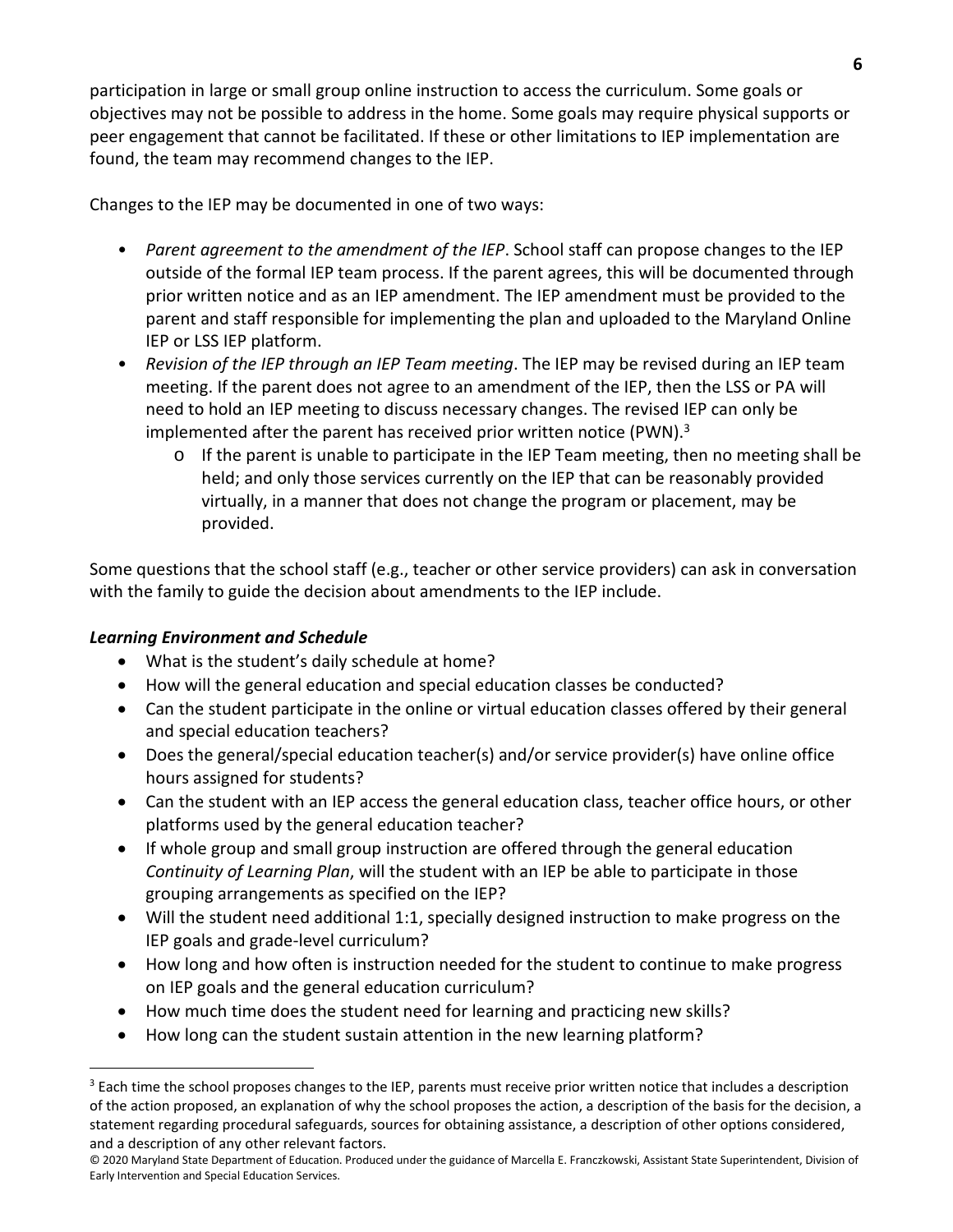### *IEP Goals and Objectives*

- How can the student's goals and objectives be implemented through the virtual and/or distance learning method?
- Identify the student's goals and objectives that cannot be implemented through the virtual and/or distance learning method? Document why.
- Who will be responsible for implementation (special educator, related service provider, a general educator, paraeducator under the supervision of a special educator)?
- How can related service providers address goals related to their area of expertise?
- How can goals and objectives be monitored, and implementation documented?
- Can the evidence-based practices designed for delivery within the school setting be implemented within the new learning platform or another distance communication method?
- Are additional modifications to the general education instruction within the virtual learning environment needed in order to implement specially designed instruction?
- If the student requires alternate activities or additional resources (i.e., preloading information or re-teaching concepts), how will these be delivered?
- How will data be collected on the student's response to learning activities and progress on IEP goals?

# *Accommodations, Supplementary Aids and Services, and Program Modifications*

- Can accommodations, supplementary aids, and program modifications be implemented as written, or are changes necessary?
- How does the change from making accommodations for learning activities and assignments in the school setting impact implementation for distance learning assignments?
- Can the student's service providers deliver supplementary aid and services and program modifications so the student can participate in the general education classes and assignments with peers without disabilities?
- Are new accommodations, supplementary aids and services, and/or program modifications needed?
- How will Assistive Technology (AT) be used to facilitate continued progress at home, as appropriate?

### *Inclusive Training and Support for Personnel*

- Does the family need information, support, or training to assist their child in learning at home?
- Does the family need information, support, or training to support their child's socialemotional well-being?
- Does the family need information, support, or training to implement behavioral interventions or functional skill development at home?
- Are additional specialists (e.g., psychologist, AT specialist) needed to assist the family with collaborating to implement the IEP at home?
- Do any of the service providers need additional training or support to deliver specially designed instruction to the student in the home setting?
- Can the training and support for the family or service providers currently written in the IEP be continued or offered through distant communication methods?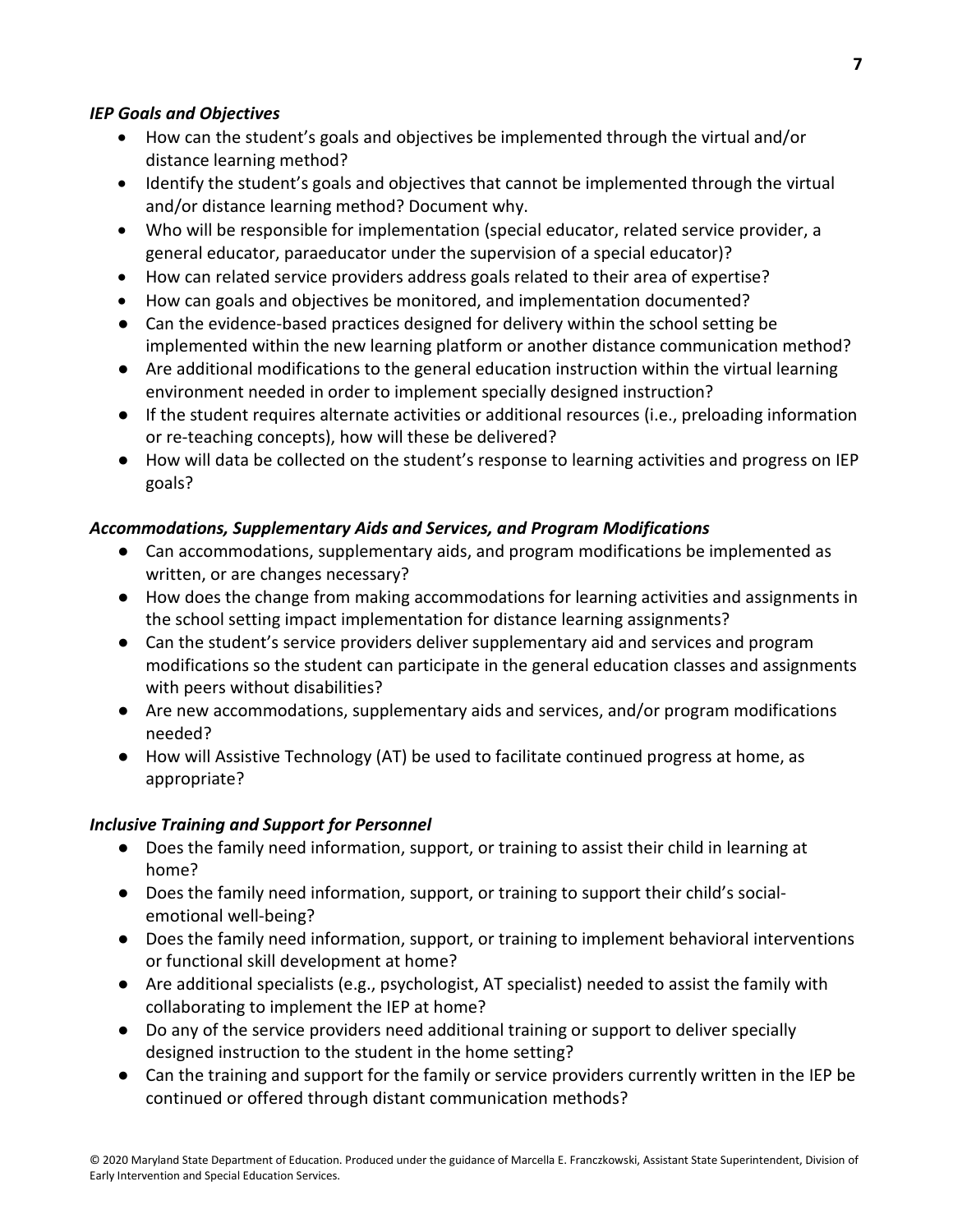#### *Service Provider Collaboration*

- How will the special education and related service providers collaborate with each other and with the student's general education teacher(s)?
- When will the service provider team meet?
- How are roles and responsibilities defined for planning and delivering specially designed instruction (SDI) and for evaluating progress and response to SDI?
- If a paraeducator is assigned to support the student, how will the service provider(s) develop plans for the paraeducator's assistance? Can the paraeducator modify materials under the special educator's direction? Is the paraeducator available to interact with the student in a manner aligned with the student's schedule and communication method? Are there other assignments that the paraeducator can perform to support the team in implementing SDI?
- How will special and general educators collaborate to develop lessons, activities, and assignments that are accessible and individualized for each student based on the supports outlined in the IEP?
- How will the family be involved, and what level of communication works for the family considering their unique circumstances?

### **Implementation of the IEP through Virtual and/or Distance Learning Environment**

Once the student's special education program has been finalized and documented (e.g., the IEP implemented as is, amended, or revised), the student's teachers and other service providers will begin the process of collaborating with each other and the family for implementation of specially designed instruction (SDI). Given the uniqueness of the current situation where students will be learning remotely, with family support and limited contact with classmates, teachers, and related service providers consider creative strategies to support the teaching and learning process.

### **Remote Learning Methods**

The following list includes a range of no-tech, low-tech, and high-tech tools and modalities to facilitate SDI with implementation considerations for each. This list only provides examples, and the MSDE, DEI/SES, recognizes that a combination of these and other methods MAY be used to meet the individual learning needs of all students.

### *Printed Materials*

- The team may post copies of documents on the commonly used remote learning site used by the LSS/PA (e.g., Schoology). They may also send home hard copy materials for students who cannot access the documents visually through various storage options (e.g., Google platform, MS Office, or Schoology).
- For students who cannot access printed materials in either hard copy or online, alternative ways to deliver the content may be developed, such as speech-to-text.
- Paraprofessionals may be given explicit direction on how to modify printed materials to make them accessible for a student, considering the unique impact of that student's disability.
- Color code virtual folders for "to do," "in process," and "completed" tasks.
- Design a schedule to be sent by mail or email to the family to help them with home tasks as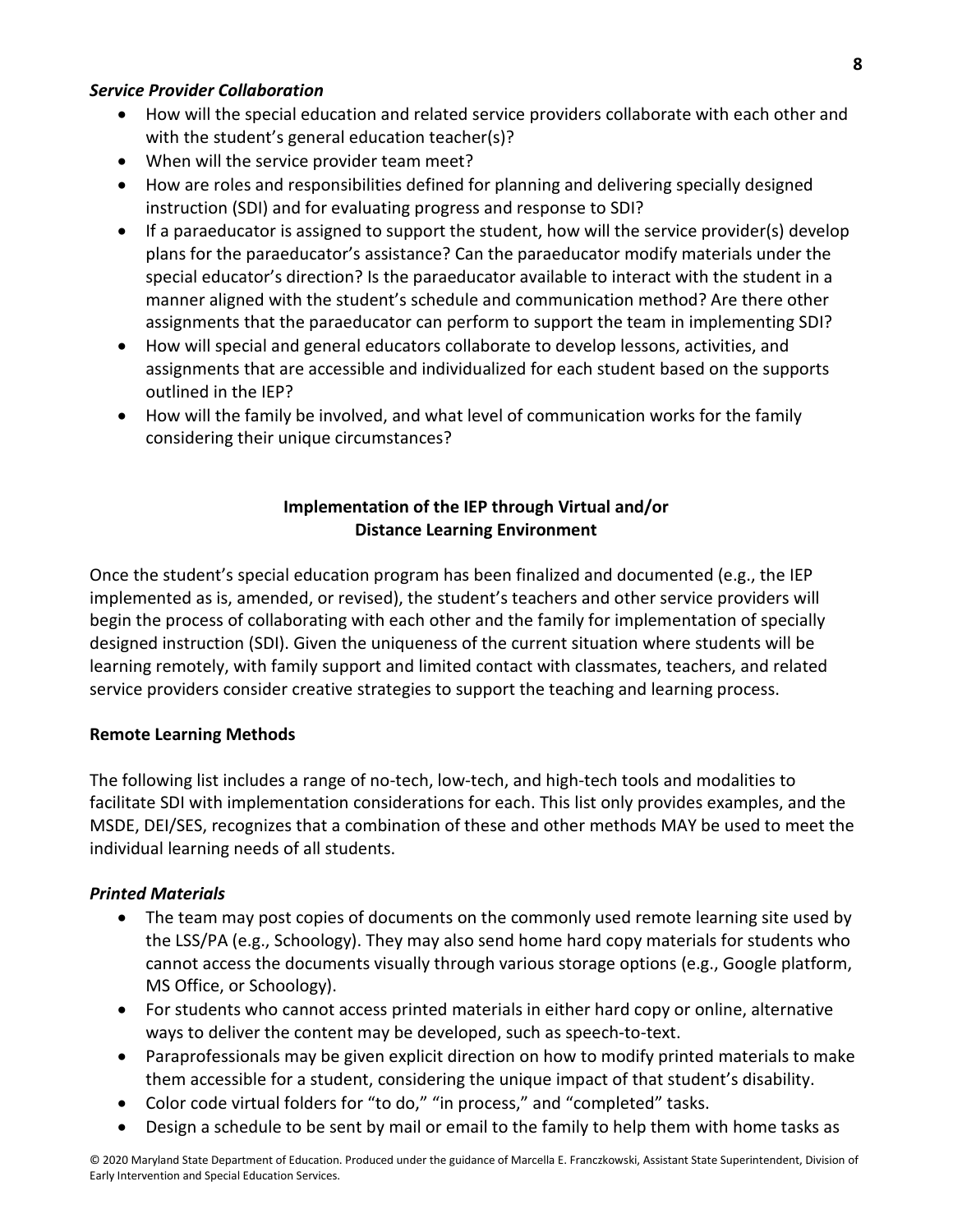well as school tasks and routines.

• Develop a behavioral regulation and feedback system that includes online reminders and affirmations of accomplishments.

### *Recorded Lessons*

- Teachers may record lessons for students to access so that SDI is provided on IEP goals with directions for activities that may support learning, practice, or natural applications of an academic or functional skill.
- If teachers assign particular recordings such as webinars, podcasts, and read-alouds created and made available by subscriptions or to the general public, $4$  they will need to pay attention to accessibility, especially for students who may have significant cognitive disabilities, are blind or have low vision, are deaf/hard of hearing, or have significant reading needs.
- Record a verbal response to a question on an assignment or on an assessment that would ordinarily require a written response.
- Annotate tutorials, directions, or steps to complete tasks.

# *Teacher Check-ins/Tutorials*

- Conferences, video, and traditional telephone calls may be used for teachers to explain directions, teach lessons, or provide individualized supports to students as determined by their IEP.
- Teachers can email accessible materials to families and students and share strategies and resources.
- Many teachers are offering "office hours" for students to access their teacher for additional assistance or to answer questions related to assignments.

### **Evaluation of the IEP to Inform Future Actions**

As is the case during normal school operations, the collection of data on student progress is essential to evaluate the needs of the student and the appropriateness of the IEP. During this period of remote learning, data is critical for determining any potential new needs of the student stemming from the change in the instructional delivery method as well as for analyzing the impact on the student's progress in the general education curriculum. As a reminder, once regular school operations resume, the IEP team will need to determine whether and to what extent a student has experienced regression and/or failed to make progress necessitating mitigation and recovery efforts (i.e., additional/new/different services and/or accommodations).

School staff should plan how data on student performance will be collected, and progress monitored frequently. On a regular basis, the IEP case manager, or other designated staff member, will review the data provided by the service providers. This data review should include updates on how well the service providers are able to actually implement SDI, and whether there are ongoing limitations to providing special education and related services to the student.

Educators should also consider ways to partner with the parent(s) to monitor the student's response to the new learning context to evaluate the efficacy of providing remote services, accommodations,

 $\overline{a}$ 

<sup>&</sup>lt;sup>4</sup> All materials must be provided to families at no cost as a part of FAPE.

<sup>© 2020</sup> Maryland State Department of Education. Produced under the guidance of Marcella E. Franczkowski, Assistant State Superintendent, Division of Early Intervention and Special Education Services.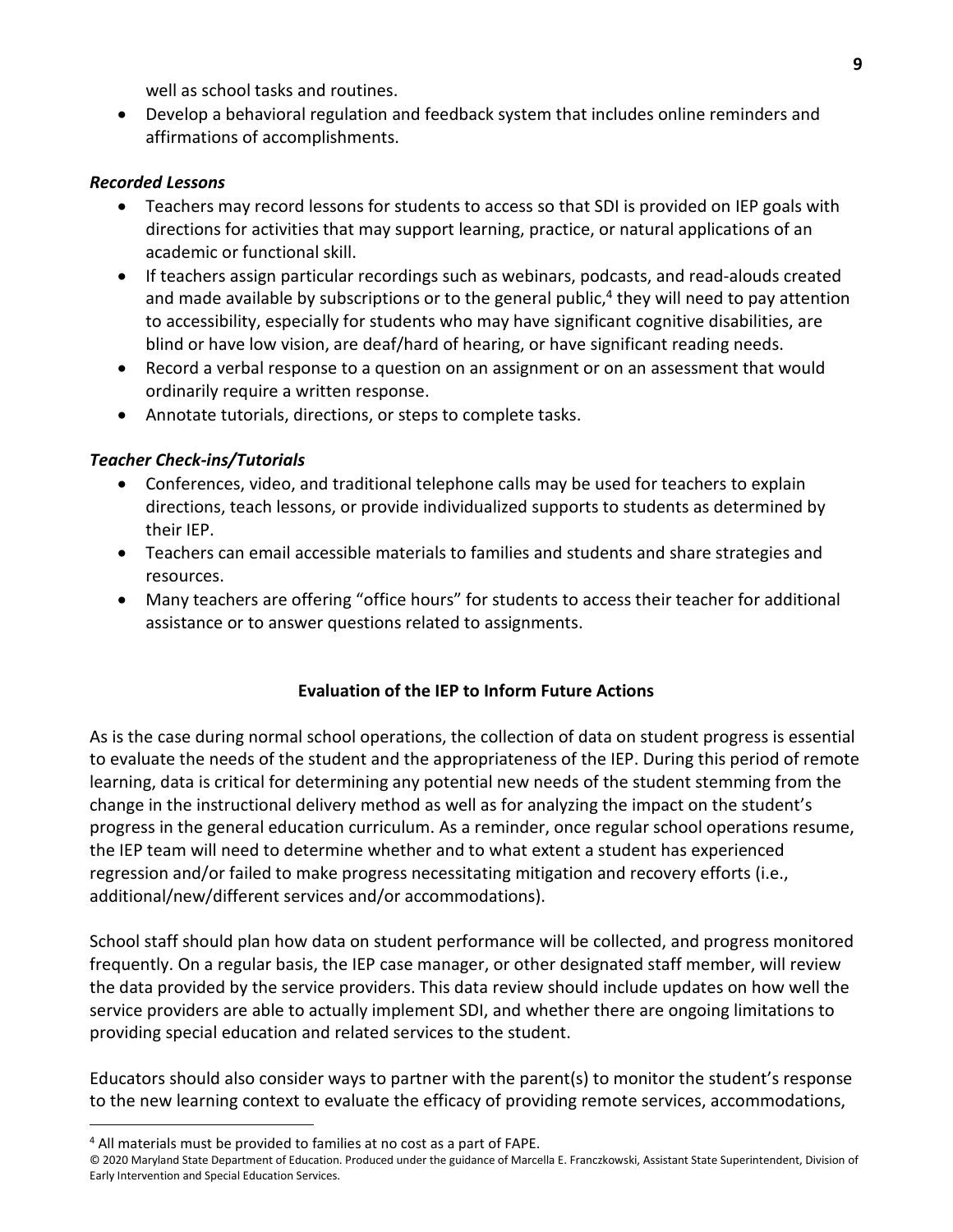and/or modifications for the student. The instructional team may also consider a review of a service delivery log as a basis from which to make this determination. An example of a service delivery log is below.

| <b>Student Name: Juan</b> |              |                                                   |                                                                                                                                    |                                                                                                                                                                        |                                                                                                                                                                         |                                                                                                                                                                                                          |  |  |  |  |
|---------------------------|--------------|---------------------------------------------------|------------------------------------------------------------------------------------------------------------------------------------|------------------------------------------------------------------------------------------------------------------------------------------------------------------------|-------------------------------------------------------------------------------------------------------------------------------------------------------------------------|----------------------------------------------------------------------------------------------------------------------------------------------------------------------------------------------------------|--|--|--|--|
| Date                      | <b>Focus</b> | <b>Service</b><br>Provider                        | <b>Service</b><br><b>Provided</b>                                                                                                  | <b>Individualization</b>                                                                                                                                               | <b>Student</b><br>Response                                                                                                                                              | <b>Notes</b>                                                                                                                                                                                             |  |  |  |  |
| 4/15/20                   | Math         | Mrs.<br>Rabin,<br>Special<br>Education<br>Teacher | 30-minute<br>SDI through<br>Google<br>Hangout (as<br>part of daily<br>direct<br><i>instruction in</i><br>math in a<br>small group) | Annotated<br>problems sent<br>ahead of time,<br>with problem<br>chunked in<br>sections<br>(Supplementary<br>Aids and<br>Services that<br>appear on the<br>current IEP) | Juan was able<br>to complete<br>the equation<br>in the time<br>given with<br>verbal<br>directions for<br>each step and<br>visual<br>prompts for<br>problem-<br>solving. | The parent told<br>Mrs. Rabin that<br>Juan was<br>distracted by his<br>brother during<br>the first lesson,<br>the parent moved<br>Juan and his iPad<br>to a quiet room<br>for the rest of the<br>lesson. |  |  |  |  |

When reviewing the student's performance and progress, the team will want to add some considerations to the discussion of goal attainment and grade-level performance. These include:

- How was the student's attendance and engagement in general education and special education lessons affected by extended school closure?
- Were there environmental factors that influence learning during instruction because of needing to learn at home?
- Were there sensory or other factors that influenced the student's ability to participate in remote learning?
- To what extent was the student able to engage in and complete learning activities and assignments?
- Are there any new behaviors that may interfere with learning?
- Were there any unanticipated barriers that became apparent during the time that schools were closed?

Some questions that the teacher or other service providers might ask to evaluate the IEP are provided below.

- How is progress toward general education standards being measured for all students during this time? What assignments are being collected and/or graded? Are grades or credits being earned?
- What progress monitoring system is in place for IEP goals and objectives, and how is progress routinely analyzed?
- What system is in place to document the nature and amount of services (including consultation with families/caregivers, etc.) being delivered to the student?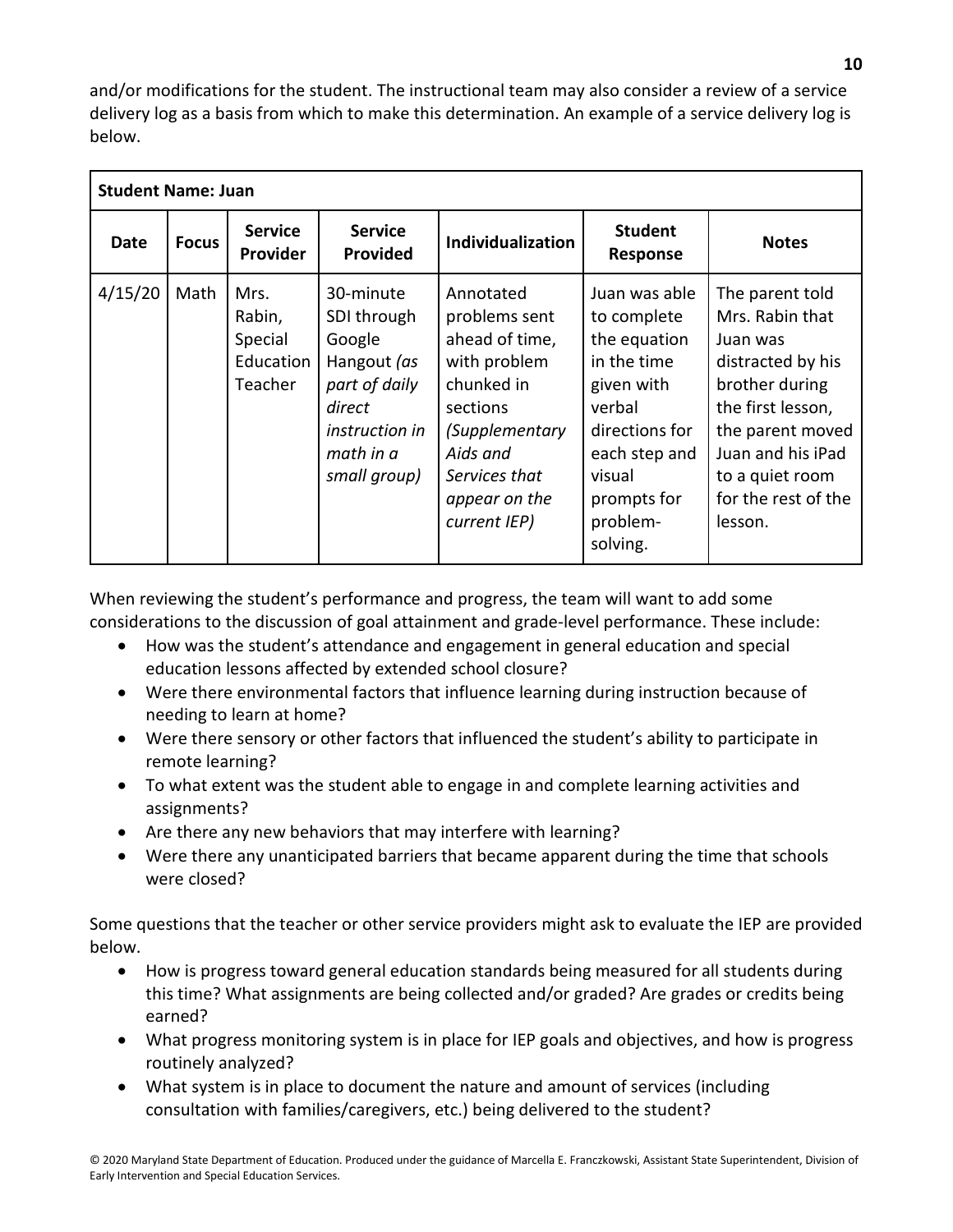- How often are progress and student response reviewed and documented to inform instruction so the team can address barriers in a timely manner?
- How are families engaged in the process?
- Have barriers become evident that may need to be addressed? (Barriers may include difficulty engaging families, student attendance, increase in off-task behaviors, etc.)
- If new behaviors are interfering with student progress, how can these be addressed?
- How is data being stored, and who is the primary individual responsible?

### **Frequently Asked Questions**

# **Q: How can school staff anticipate the needs of the student in the home setting if it is difficult to obtain information from the parent(s)?**

**A**: It may be necessary to rely on previously collected data that will help clarify the impact of the disability in the virtual and/or distance learning situation to support the identification of the learning needs of the student. This may include recently completed assessments such as home rating scales and supplemental information located in functional behavior assessments. It is important to document attempts and conversations with the parent(s).

### **Q: What IEP goals and objectives are addressed during the extended school closure?**

**A:** The IEP goals reflect those skills that the IEP team determined the student needs to master to access and make progress in the general education curriculum (i.e., FAPE). During the extended school closure, the IEP goals and objectives should be implemented to the greatest extent possible. Factors in the virtual and/or distance learning environment may impact skills differently.

# **Q: How can SDI be implemented for students whose families have limited or no access to technology and/or those significantly impacted by environmental factors (i.e., job loss, homelessness)?**

- **A:** It is important in these instances to rely on the collaborative structure of the school system and include relevant parties who would support the student during traditional times (i.e., a school counselor, Pupil Personnel Worker (PPW), school psychologist, or school social worker). When these unique situations arise, the following questions can support a solution finding approach to the situation. It is critical that heightened attention to the safety and health of students, family, and staff be considered for all circumstances.
	- 1. When the situation occurred while schools were in normal operations, how was the situation managed? What resources support the solution? What specialists within the system have responsibility for the concern or can provide a guiding direction?
	- 2. How does the State of Emergency Response to COVID-19 and the Governor's stay-at-home order impact or alter how the situation is addressed at this time?
	- 3. Is the situation specific to special education services, or is it better managed by other system resources? What is the process to notify supportive resources (i.e., PPWs, counselors, school administrators)?
	- 4. How does the situation impact the delivery of special education and related services through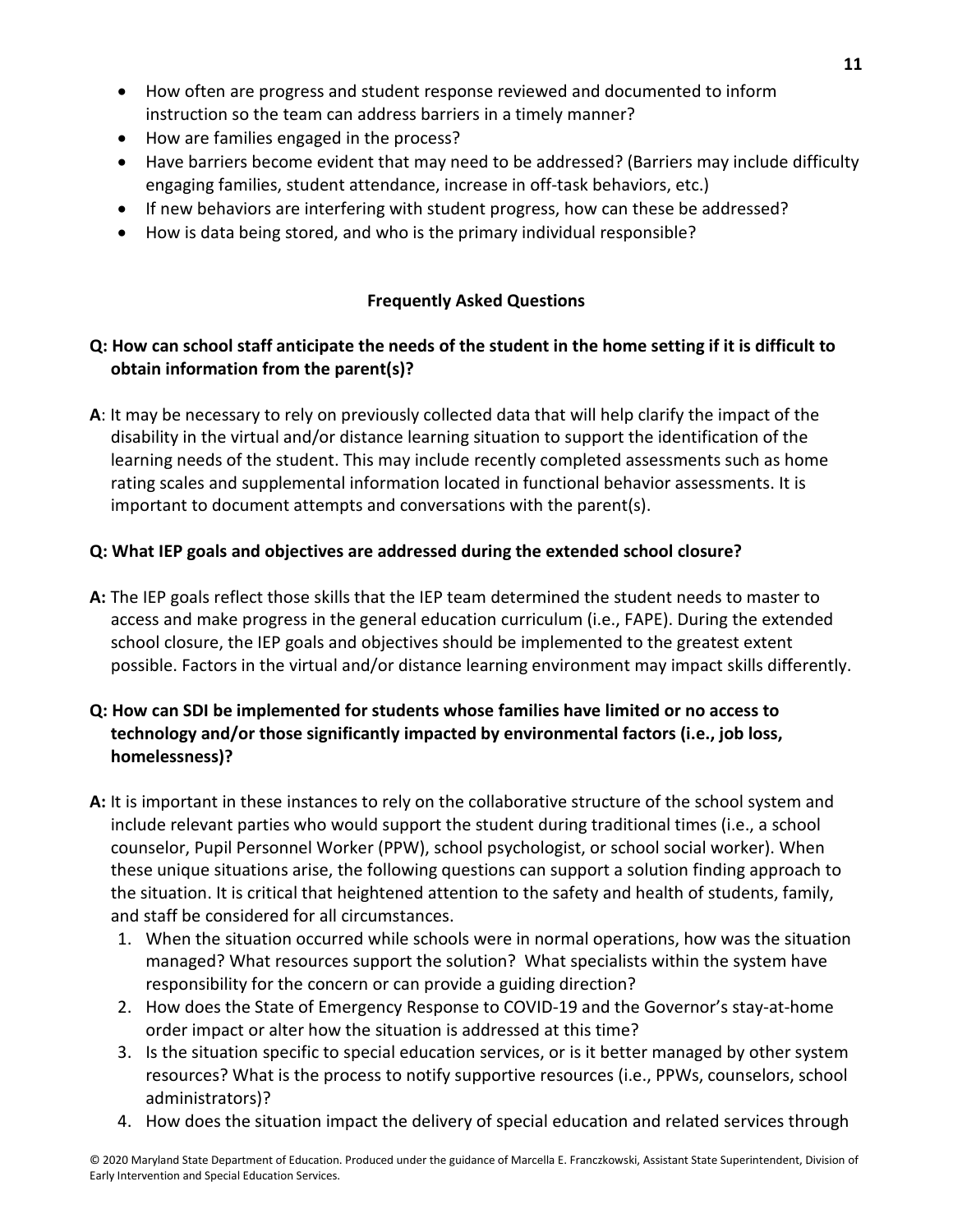the virtual and/or distance learning platform? What additional supports or accessibility accommodations are needed to reach this student and parent?

# **Q: What if the parent(s) of a student is refusing special education and related services?**

**A:** In this instance, it is critical to document conversations and attempts to engage with the student and parent. Consider scheduled and regular contact with the parent as a best practice. For example, a parent may indicate that the student will not respond to virtual and/or distance learning. In this instance, it is important to ask guiding questions to understand the perceived challenges and attempt to troubleshoot a possible solution. If the parent refuses services, it is equally important to regularly check back with the parent to determine if their situation has changed, impacting their willingness/ability to have their child participate in IEP services. It is recommended to share with parents how they can access the necessary school personnel if they wish to engage with services during the extended school closure or if they wish to ask questions about what their child's services may look like. While flexibility is offered, documentation to support decisions is important to record efforts to support the provision of services.

# **Q: What does direct instruction mean in the use of a distance learning model during COVID-19 school closure?**

- **A:** Instruction may be provided by special education staff, including related service providers. Districts will need to assess translation and interpreting needs for students and families when developing and providing instructional materials. This can occur through a variety of means consistent with the distance learning section of this document. This includes:
	- Paper packets and worksheets, which could be distributed daily by bus route or collected several times a week at a central location
	- Textbooks
	- Telephone instruction
	- Online resources (consider the availability of broadband access)
	- Instruction via the school's learning management system (LMS)

# **Q: How are special educators expected to provide co-teaching and direct instruction to students with disabilities?**

**A:** A best practice is for the collaborative planning structures that existed prior to the school closure remain intact during this time. The shift in roles and responsibilities of staff may be necessary to account for the varied and individualized needs of students during this time, but defining times and outcomes of planning sessions, as well as the roles and responsibilities of general and special educators in applying modifications, accommodations and leading instruction, will support an equitable approach to planning for and delivering instruction. For example, a general and special educator may collaboratively plan a week's work of math lessons. For each of these, the special educator pre-loads individual accommodations onto the student's virtual worksheets. During instruction, the general educator leads the lesson and checks in for understanding as the students complete the accommodated assignments.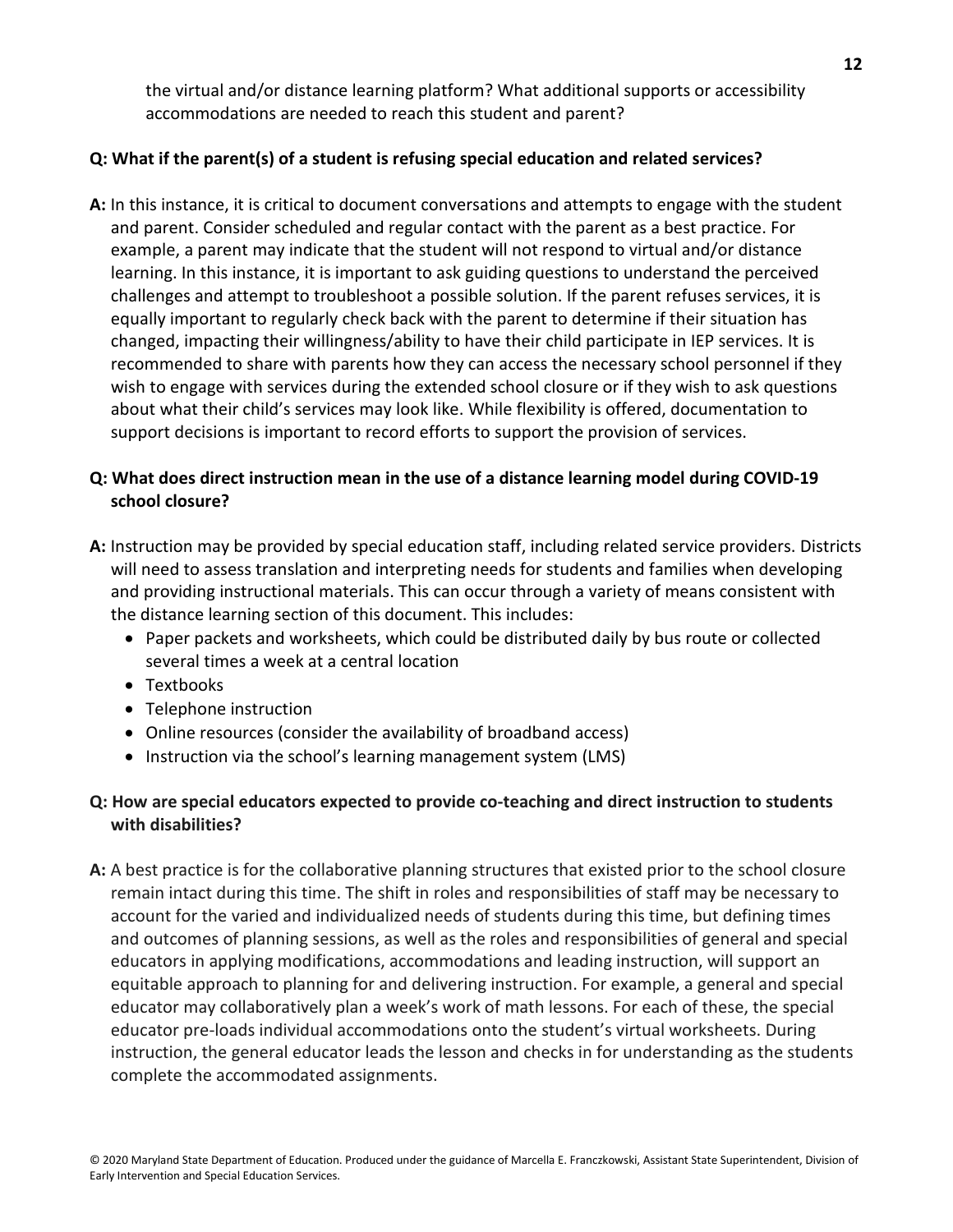## **Q: What if a student is not responding to the virtual and/or distance learning instruction method(s) being used?**

**A**: When challenges arise, and there are concerns that learning or access to instruction is not occurring as expected, the IEP may require amendments. A discussion with key members of the instructional team and the parent(s) may identify barriers or challenges that may not have been considered or other factors that impact learning or access to instruction. Changes to the plan and parent agreement to the new changes using the established process for the system are documented. It is important to rely on the recursive cycle of SDI development, implementation, and evaluation to continually address student needs.

### **Q: How are assignments graded for students with disabilities?**

**A:** Grading for students with disabilities will follow local school system/public agency policies and procedures for grading all students. If, during traditional instruction, the student received modified assignments or modified grading, the instructional team determines how this will be implemented in the context of virtual and/or distance learning assignments. If this flexibility exists on the current IEP, it is a best practice to document as such and discuss during the review process so there is a clear understanding of how the student will be graded and on what types of assignments. If necessary, amendments to the IEP are documented.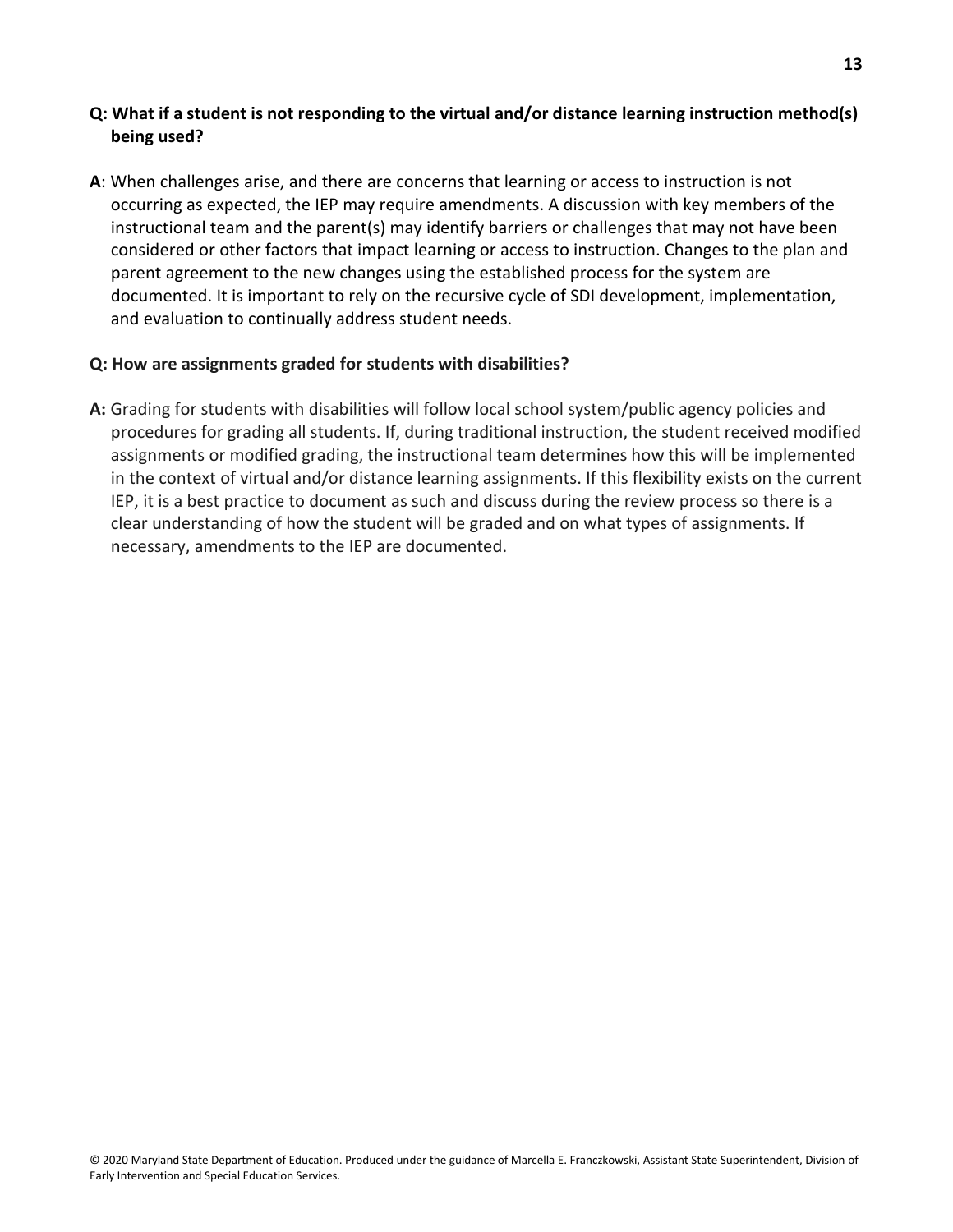# **Resources5**

### [NCSI Resource Library](https://ncsi-library.wested.org/resources)

A number of resources vetted and made available through the National Center for Systemic Improvement (NCSI). Resources include evidence-based practices and guidance around stakeholder engagement, implementation strategies, and data collection and analysis.

### [CASE Landing Page](https://www.casecec.org/)

Council of Administrators of Special Education (CASE) COVID-19 guidance, including webinars, templates, and learning resources to support special education leadership in the development, implementation, and evaluation of virtual and/or distance learning for students with disabilities.

### *Specially Designed Instruction*

### [+225 Amazing Online Learning Resources](https://www.weareteachers.com/free-online-learning-resources/#k12)

A wide range of online learning resources within different core content areas supporting grades K-12. Most are free during COVID-19 to support online learning through June.

### [CEC Teaching Special Education Online](https://cec.sped.org/teachingonlineduringcovid19)

Council for Exceptional Children (CEC) provides strategies and resources for moving toward teaching SWD online.

### [Audible audio stories](https://stories.audible.com/start-listen)

Free audio stories for all children.

### *Behavior and Social-Emotional Learning (SEL)*

### [So Now What? Supporting SEL at Home](https://www.youtube.com/watch?v=W8W-GklHGX0)

The Collaborative for Academic, Social, and Emotional Learning (CASEL) produced a video that offers suggestions and strategies to support SEL within the home while working with families and students during COVID-19.

### How to Teach SEL When [Students are not in School](https://www.edweek.org/ew/articles/2020/03/30/how-to-teach-social-emotional-learning-when-students.html?print=1)

EducWeek suggests strategies to support SEL for students.

### [Activities to Teach Impulse Control](https://www.apsva.us/wp-content/uploads/2020/03/Activities-to-Teach-Children-Impulse-Control.pdf)

 $\overline{a}$ 

A variety of games and activities that support students with increased impulse control that can be implemented in the home setting and via virtual learning.

### [Parents Help to Encourage Social Success at Home Too!](https://www.apsva.us/wp-content/uploads/2020/03/HandyHandouts-Parentscanhelpsocial-1.pdf)

Activities to share with parents to support SEL at home.

<sup>&</sup>lt;sup>5</sup> Resources are not endorsed by the DEI/SES, and information contained therein should not be construed to be the position of the DEI/SES.

<sup>© 2020</sup> Maryland State Department of Education. Produced under the guidance of Marcella E. Franczkowski, Assistant State Superintendent, Division of Early Intervention and Special Education Services.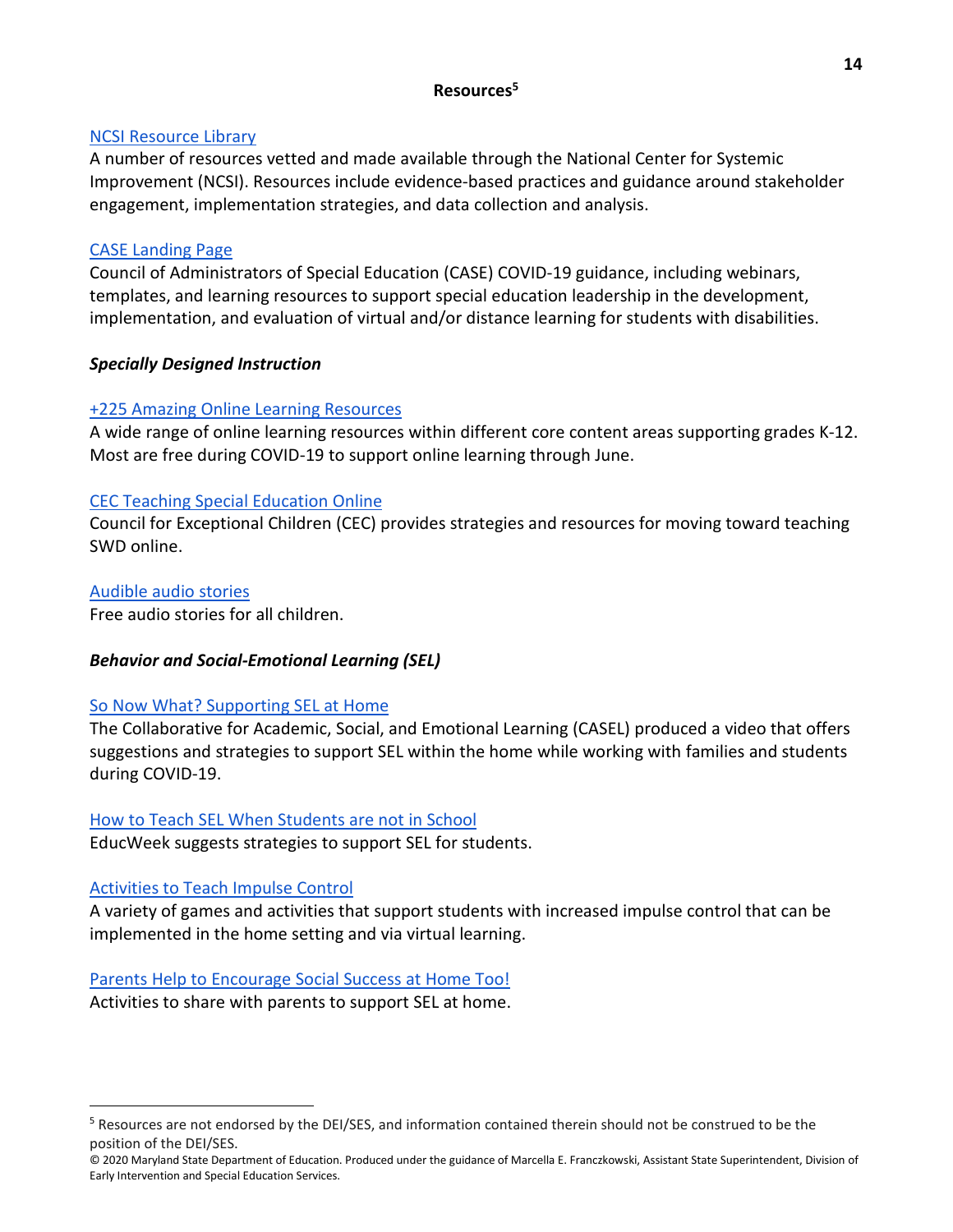#### *Communication*

#### [AAC in Telepractice](https://presenters.aacconference.com/videos/UVRGQk1qQT0=?fbclid=IwAR3NM2y08JXPTz7VP79n9gy_MnbEVDGRwTB2tvyT9m2KpJBCAC-ulf2BjOA)

Recorded webinar describing strategies for supporting students who use AAC through distance methods, including strategies for parent collaboration and coaching and service documentation.

#### *Accessibility*

#### [Supporting Students with](https://docs.google.com/presentation/d/1hvjh_TqphwzsGTDJlEV7uRLozJiqvYA6G0LJic90fvk/edit#slide=id.p1) IEPs during E-Learning

This webinar serves as an introduction to resources from SETDA (State Education Technology Directors Association) and the AEM Center (federally funded Accessible Educational Materials Center at CAST). It also provides an overview of accessibility issues in distance learning.

#### [Resources for Access and Distance Education](http://aem.cast.org/about/aem-center-covid-19-resources.html) from the AEM Center

Recorded webinars, tip sheets, and other tools to support the selection and development of learning materials that are usable by students with a wide variety of disabilities.

[WebAIM](https://webaim.org/)

Includes webinars and other resources for creating accessible e-learning activities.

#### [Explore Access: Tools for Promoting Disability Access and Inclusion](https://exploreaccess.org/accessible-online-course/)

Basic directions and links to additional information on creating online learning activities (e.g., creating accessible documents, adding captions to videos, etc.)

#### [Open Dyslexic](https://opendyslexic.org/)

Open software to download a font that is accessible to students with dyslexia.

#### [Remember Accessibility in the Rush to On-Line Learning](https://www.nationaldeafcenter.org/news/remember-accessibility-rush-online-instruction-10-tips-educators)

The National Deaf Center provides tips on accessibility in online learning environments. Although designed primarily for post-secondary instructors and institutions, the tips are relevant for K-12 contexts as well.

#### *Screen Readers*

#### [NVDA](https://www.nvaccess.org/)

A free screen reader that can be downloaded on any computer.

#### [JAWS](https://www.freedomscientific.com/?utm_term=freedom%20scientific&utm_source=adwords&utm_campaign=Fredom+Brand&utm_medium=ppc&hsa_tgt=aud-544366240235:kwd-295366185782&hsa_cam=1625032041&hsa_ad=310489276717&hsa_kw=freedom%20scientific&hsa_grp=63274600978&hsa_net=adwords&hsa_mt=e&hsa_src=g&hsa_acc=1684996396&hsa_ver=3&gclid=CjwKCAjwg6b0BRBMEiwANd1_SOgDt0OKhVfcvMhl6eZHqmkAj5yy9s7PMt85auISi_JpDLaFH_c7uBoCCwEQAvD_BwE)

The most commonly used screen reader is offering free home downloads until June 30, 2020.

#### [Windows Narrator](https://support.microsoft.com/en-us/help/22798/windows-10-complete-guide-to-narrator)

Microsoft has a built-in screen reader available for free on all Windows platforms.

#### [Natural Reader](https://www.naturalreaders.com/chrome_ext.html)

This Google Chrome extension is a text-to-speech reader that will read text aloud within Chrome.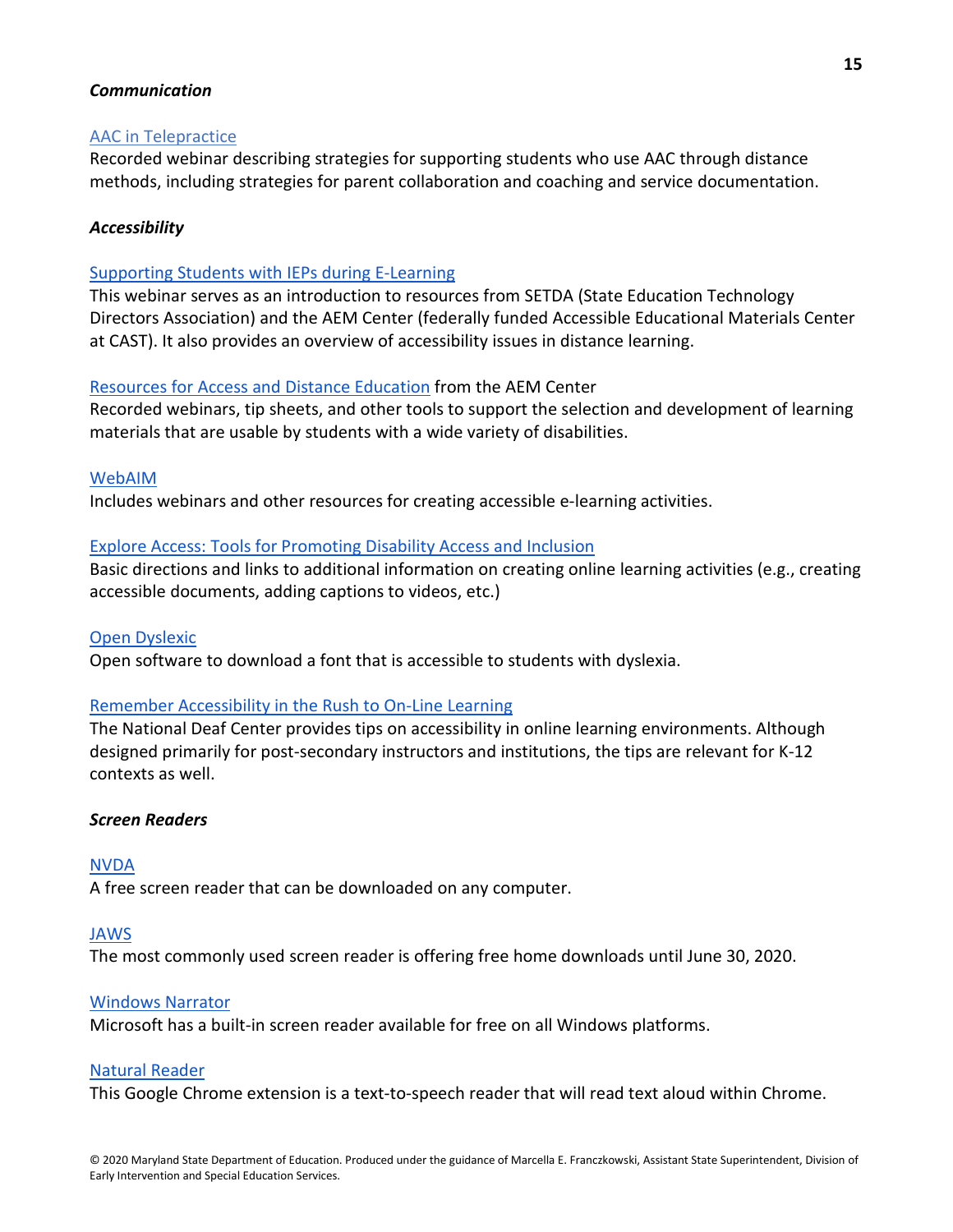**Appendix A**  [Click here](https://1drv.ms/w/s!AuaCWb0zb5TFgaFUVkK6uVemAIE52Q?e=XAdjBT) for a downloadable file.



© 2020 Maryland State Department of Education. Produced under the guidance of Marcella E. Franczkowski, Assistant State Superintendent, Division of Early Intervention and Special Education Services.